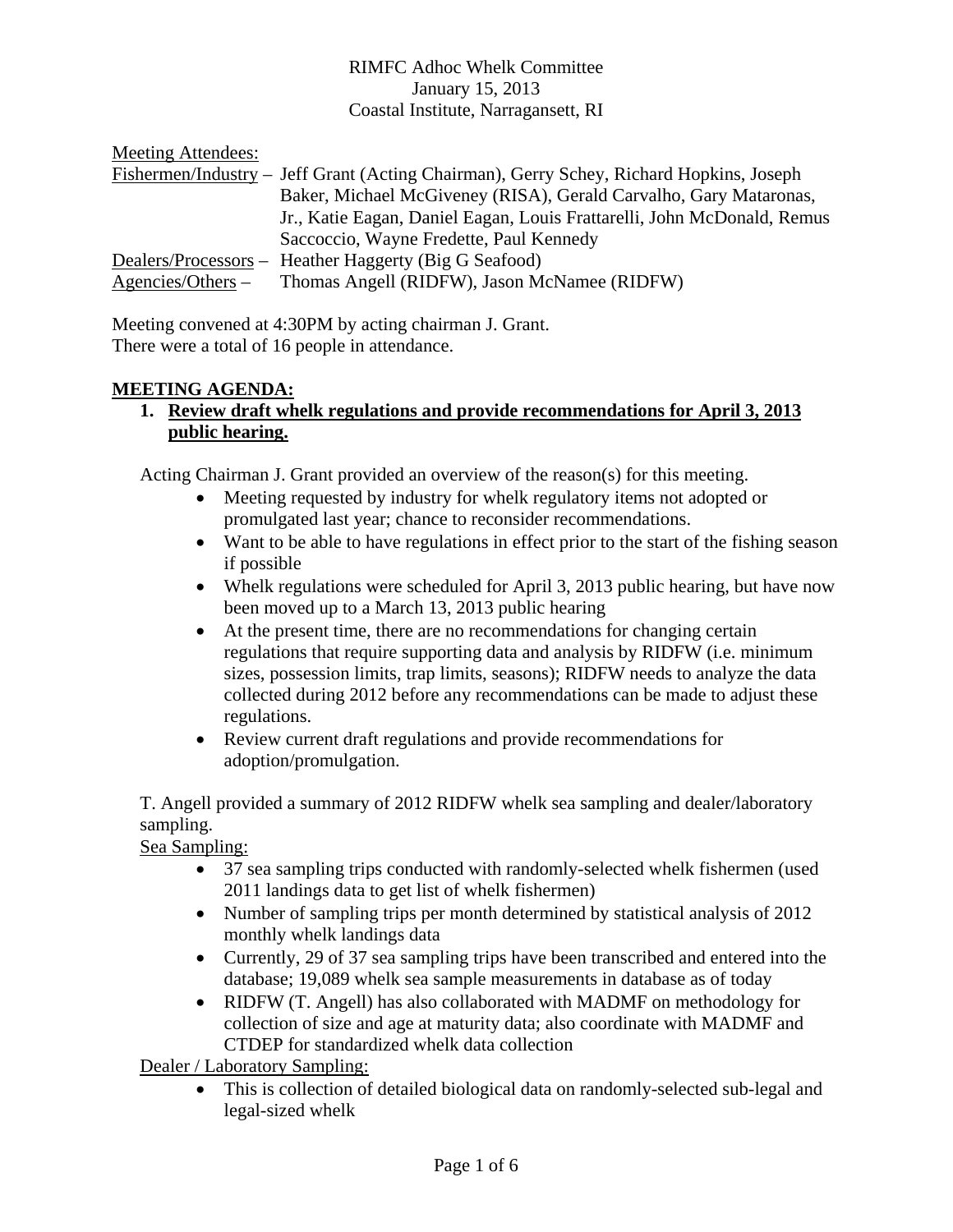- Data collected includes species, shell length, shell width, shell height, shell circumference, weight with shell, weight without shell, operculum length and width, nidimental gland and ovary weights (females), penis length, testis weight, and sperm production index (males), and an estimate of age
- Detailed biological data collected on 411 channeled whelk and 79 knobbed whelk
- Use data for length/weight/height correlations, size and age at maturity, fishery catch rates and CPUE

T. Angell provided a tentative outline and timeline of the next steps in the whelk data analysis and reporting process.

- January 1 February 8 = Finish data transcription and database entry
- February 8 February 15 = Finalize database; data QC
- February  $15 March 8 = Conduct data analyses$
- March  $11 \text{March } 29 = \text{Prepare report}$

T. Angell posed the following question to the committee:

If RIDFW were able to complete the analyses according to the timeline, would industry prefer any potential regulatory changes to be made for the 2013 season, or wait until 2014 to adopt and implement? If the recommendation is to wait until the 2014 season, what is/are the reason(s) to do so?

There may be some issues that have not been resolved that could prevent certain regulations from being implemented for the 2013 season (i.e. trap tagging requirements).

If recommended, it is possible that most of the draft regulations that address gear requirements could be implemented for the 2013 season.

• There was no definitive response from the committee to this question

Committee Comments / Questions:

• What was the sampling method used? Were the samples from whelk pots? Other types of gear?

Response – The majority (95%, or 35/37 samples) of the sea samples were from whelk pot gear; other samples (5%, or 2/37 samples) were from lobster trap gear; no samples were taken from otter trawl gear.

- The whelk pots that were sampled caught knobbed whelks? Response – Yes
- Do the knobbed whelks eat the same food source(s) as the channeled whelks? Response – Not sure; they seem to be found in very particular areas, but also living along with channeled whelks; probably eat small bivalve mollusks (clams, mussels, etc.) and horseshoe crab eggs; do not know for sure just exactly what the knobbed whelks eat.
- Is it appropriate to manage the 2 whelk species with the same management measures? They are 2 different species and may not have the same biological attributes; may be more appropriate to manage them separately. Response – It may be more appropriate to mange them separately, but we did not and still do not have the data to support separate management of these 2 whelk species. Preliminary laboratory analysis indicates that virtually all male knobbed whelks are mature at the current minimum size, but that is not the same for male (or female) channeled whelks; need to do a more complete analysis to make this determination.
- What data were collected during the sea sampling trips?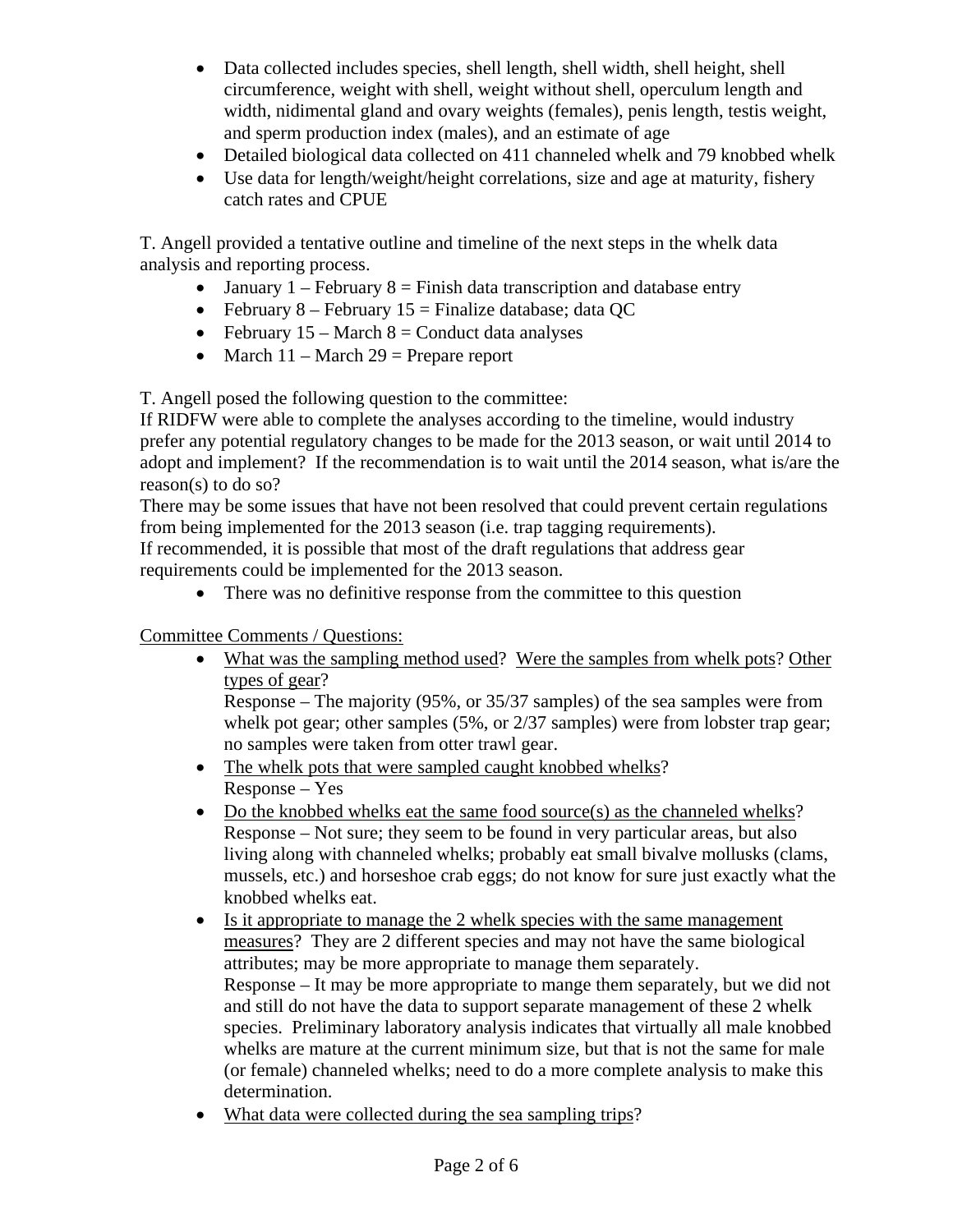Response – The only measurements (biological data) that were taken for each whelk sampled at-sea were length, width, and height. Other information collected includes a description of the trap type, location of the sample (LORAN, Lat/Long, or GPS), shellfish harvest area, depth, bottom substrate type, surface water temperature, soak time, bait used, total number of whelk traps being fished, and total number of whelk pots sampled.

 Did you find any differences in the whelks between the different shellfish harvest areas?

Response – That analysis has not been done yet; most of the planned analyses have not been done yet; need to finish getting the data into the database first.

 Whelk fishermen fish certain areas at certain times of the year; want to stay away from areas where there are lots of sub-legal whelks; does this skew the data or leave gaps in the data?

Response – The sampling design that was employed should help to minimize some of those effects; trying to get a random sample (and enough random samples) that gives a true/real indication of the actual whelk population.

• Comment that one (1) year of data collection is not enough to make certain decisions on how to manage the fishery; need several years of data; need money to continue the sampling program; concerned about proposing regulations with only one (1) year of data.

Response – How many years of data do you think we need? 5 years? 10 years?

- Who do we need to talk to about getting more money for whelk research? Response – The amount of money generated from license receipts to run a variety of marine fishery programs has been decreasing. Discussions are being held to try and figure out how to generate additional funds through marine fishery licenses.
- Was the 2012 sea sampling random enough so that the data is not biased one way or the other? Only used 15 different fishermen who probably fished in the same areas during the year. Did you get enough samples from enough different areas? Response – This question will be answered when the data analysis is conducted.

The discussion about the 2012 data collection will take place once the data has been analyzed; we will have another meeting to present the results of the data analyses later this spring (end of March or early April).

Need to deal with the task for tonight and review and make recommendations on the draft regulations.

# **REVIEW OF DRAFT WHELK REGULATIONS AND SUMMARY OF COMMITTEE RECOMMENDATIONS:**

The committee reviewed each section of the draft whelk regulations, and included discussion followed by a committee recommendation. Much of the discussion has been omitted from this part of the meeting summary and only the committee recommendation is provided.

• Part  $1.3$  – Definition of Terms

These are new definitions for Conch, Lobster, Scup, Black Sea Bass, and Miscellaneous pots or traps.

o Suggestion/recommendation that these different pot/trap types do not need to be defined in Part 1.3; the definitions of pot/trap can be incorporated into the section of the regulations that deal with each of those species.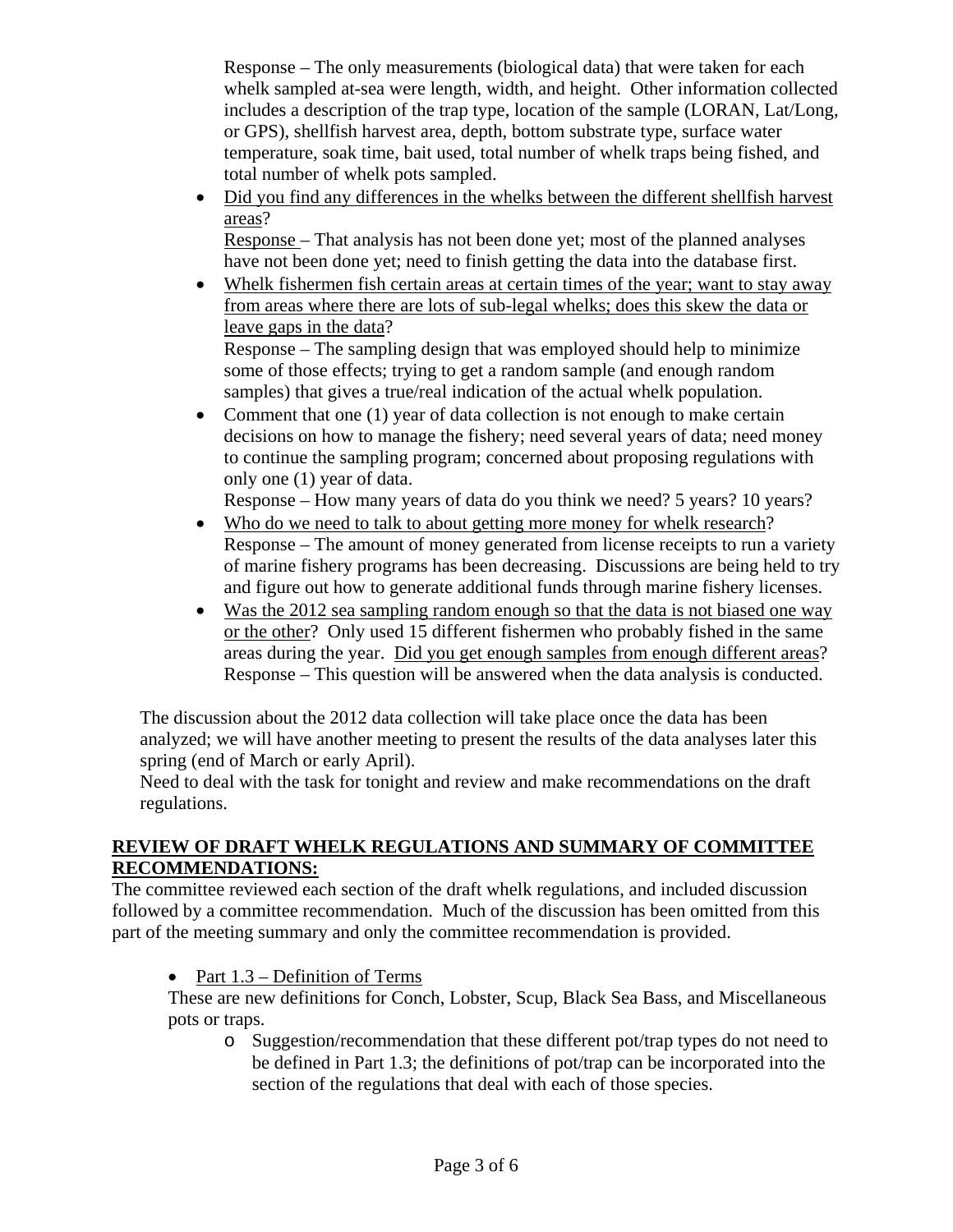o Suggestion/recommendation to use language that is already defined, specifically use the "take or taking", "catch or catching", and "land or landing" instead of "harvest".

T. Angell will review the draft regulations and make the suggested changes in the appropriate places.

# • Harvest by RI state residents Only

A majority of the committee approved/recommended that this regulation be added to the whelk regulations. (Voted:  $YES - 11$ ,  $NO - 2$ )

## Mutilation and or possession of Conch Meat; cooked or uncooked

The committee unanimously approved/recommended that the proposed revisions to the language be adopted.

### • Commercial Season

The committee questioned the need for this regulation at all; only need to have it if there are any seasonal fishery closures.

The committee unanimously recommended deletion of this section of the whelk regulations.

# • Legal Minimum Size of Conch

### Subsection (1):

The committee unanimously approved/recommended deleting the language "…**fishing commercially**…" to make it inclusive of everyone, not just fishermen.

### Subsection (2):

The committee also unanimously approved/recommended adding the proposed language that describes the penalty for taking/possessing conch that measure less than the minimum legal size.

### Subsections (3) and (4):

The committee unanimously approved/recommended accepting the technical revisions to these sections.

T. Angell will make sure that the references to other sections of the regulations are correct.

 Commercial Harvest of Conch (Channeled Whelk – *Busycotypus canaliculatus* and Knobbed Whelk – *Busycon carica*)

The committee unanimously recommended accepting the technical revisions to this section and replacement of the word "harvest" with language that is already defined (i.e. "take or taking", "catch or catching")

• Current regulation  $4.35.1-2$  (a-d) – Legal Minimum Size of Conch

The committee unanimously approved/recommended deleting this language; this language has now moved to a different location within the proposed draft whelk regulations.

• Commercial Conch Pot Limit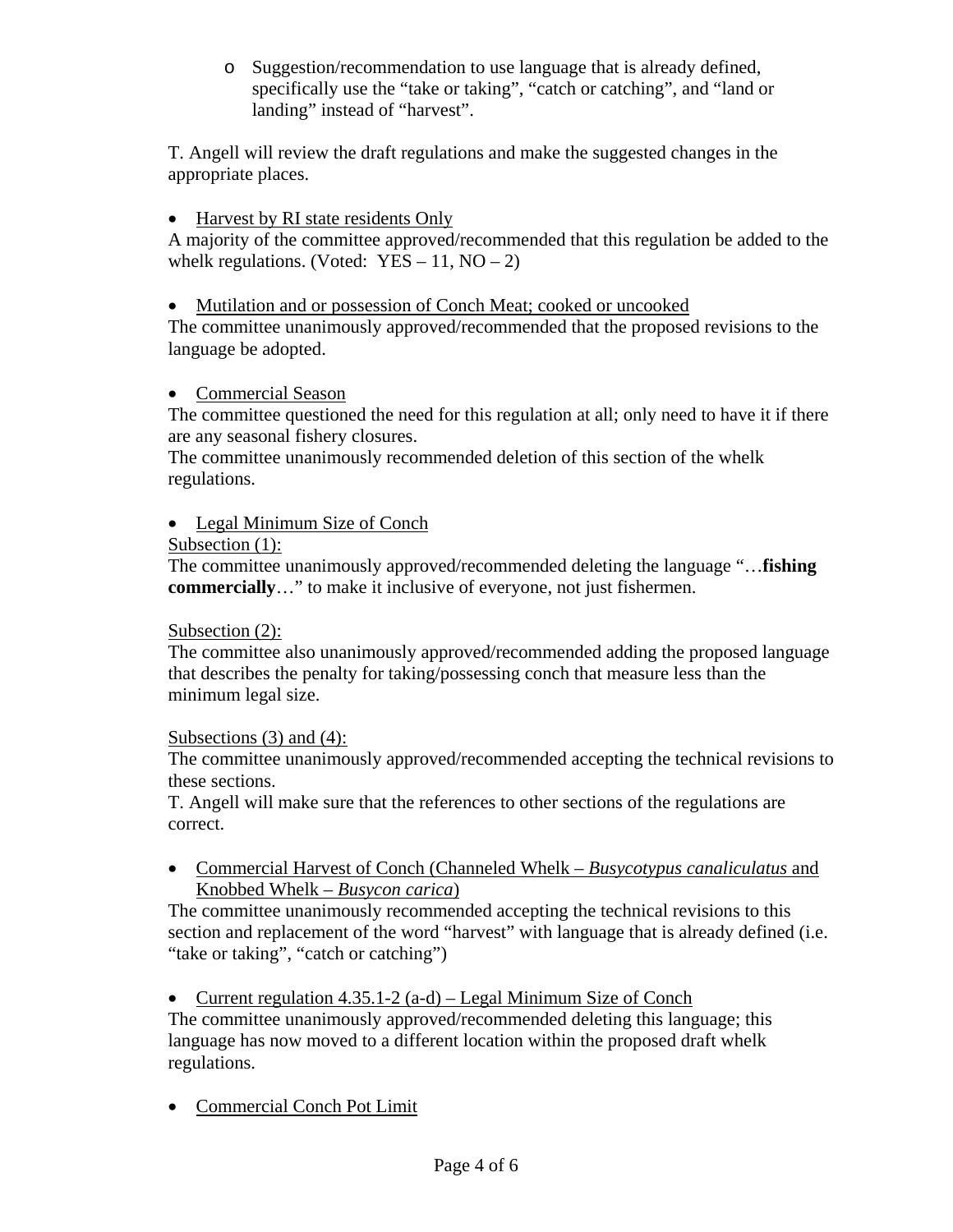The committee unanimously approved/recommended the technical revisions to this section.

# • Current regulation 4.35.3

The committee unanimously approved/recommended deleting this language; this language has now moved to a different location within the proposed draft whelk regulations.

### • Reporting Requirements

The committee unanimously approved/recommended the technical revisions to this section.

### • Sales to Out of State Dealers

The committee unanimously approved/recommended the technical revisions to this section.

 Recreational Harvest of Conch (Channeled Whelk – *Busycotypus canaliculatus* and Knobbed Whelk – *Busycon carica*)

The committee unanimously approved/recommended the technical revisions to this section.

The committee unanimously approved/recommended deleting the current language (4.35.6-1, 4.35.6-2, and 4.35.6-3); this language has now moved to a different location within the proposed draft whelk regulations.

### Recreational Possession Limit

The committee unanimously approved/recommended the technical revisions to this section.

### • Non-commercial Conch Pot Limit

The committee unanimously approved/recommended the technical revisions to this section.

- Commercial and Recreational Equipment Requirements to Harvest Conch
	- o Tagging of Conch Pots or Traps Comments:
		- $\blacksquare$  If there is going to be an enforceable whelk pot limit, then the traps must be tagged to indicate that they are being fished legally (i.e. not fishing more than the pot limit)
		- What is the sense of having these tagging requirements if Enforcement is not out there checking gear? Need to have Enforcement out on the water, using the boat that they got a lot of grant money for, and checking for trap tags.

A majority of the committee approved/recommended that this regulation be added to the whelk regulations. (Voted:  $YES - 9$ ,  $NO - 0$ ,  $ABSTAIN - 4$ )

• Buoying of Conch Pots or Traps

The committee also unanimously approved/recommended adding the proposed language.